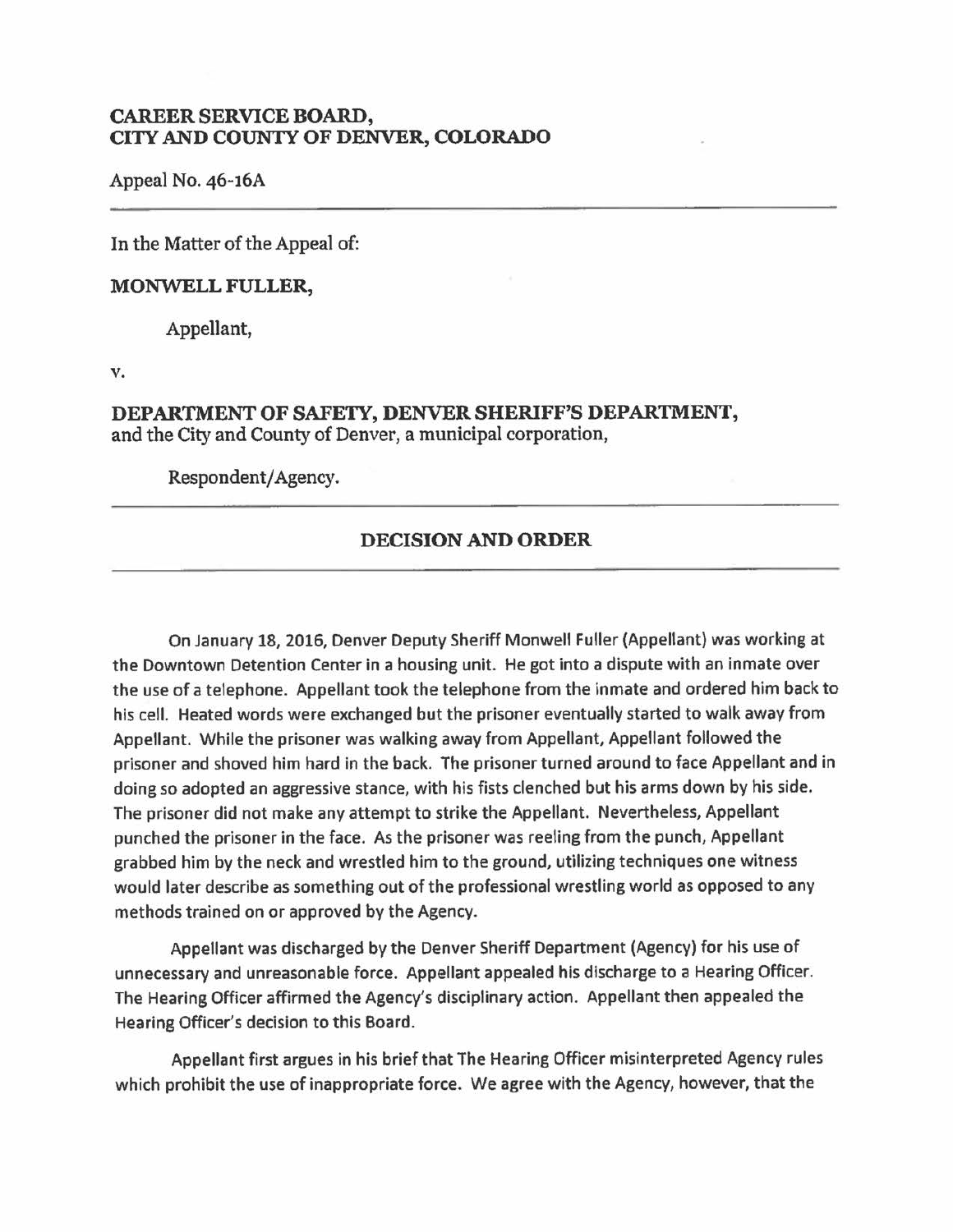Hearing Officer's decision did not actually involve an interpretation, let alone an erroneous interpretation of the Agency's internal rules and regulations. Appellant's argument boils down to nothing more than his belief that the Hearing Officer made a mistake in finding that his conduct amounted to a violation of the clear language of the rules in question.

For example, Appellant maintains that he was permitted to use force in order to accomplish a legitimate law enforcement or detention function,<sup>1</sup> and that because what he did was, at least in his mind, a legitimate detention function, he could not have violated the rule. This argument, however, essentially cuts the Hearing Officer out of the hearing process. The Hearing Officer is not required to credit the testimony or accept as true and reasonable the beliefs of the Appellant, especially, when as in this case, the reasonableness and truth of Appellant's words and beliefs are called into question by other record evidence. The Hearing Officer determined, based on the video and other evidence that there was no need for Appellant to start the fight with the prisoner. There was no need for the Appellant to shove the prisoner in the back as he was walking away from Appellant. There was no need for Appellant to punch the prisoner in the face as the two were just standing there, glaring at each other. The Hearing Officer determined that the Appellant's attack on the prisoner did not accomplish a legitimate law enforcement or detention function<sup>2</sup> and such a conclusion is amply supported by this record.

Appellant, again at page 10 of his brief, appears to argue that because Appellant thought something was a good idea, the Hearing Officer was bound or obligated to concur with his assessment and, therefore, rule in his favor. Appellant claims that he had a "legitimate purpose" for shoving the prisoner in the back; that being, to create distance between himself and the prisoner. The Hearing Officer did not find his excuse for the shove believable, citing to the fact that the prisoner, when shoved, was walking away from Appellant and that Appellant had to follow the prisoner so he could shove him in the back. Appellant's actions are not reasonable simply because he believed them to be or stated that he believed them to be. The Agency, the entity responsible for setting standards of workplace conduct, gets to weigh in on the reasonableness of its employees' actions and bring discipline against an employee if it believes its standards have been violated. The Hearing Officer, the person responsible for deciding whether the Agency has proven its allegations of misconduct against an employee, also has the obligation of judging the propriety of Appellants conduct. Appellant's personal beliefs and statements, regardless of whether they are genuine and regardless of whether they are credible, do not dictate the outcome of our hearings. The Hearing Officer's conclusion is supported by competent evidence in the record.

We further observe that even if Appellant had been determined to have been telling the truth about his motivation for the shove, it would not absolve him of a violation of the rules prohibiting unreasonable force. The fact is, based on this record, that while the shove may have

<sup>&</sup>lt;sup>1</sup> Appellant's brief, bottom of page 8.

<sup>&</sup>lt;sup>2</sup> Hearing Officer decision, p. 6, third paragraph.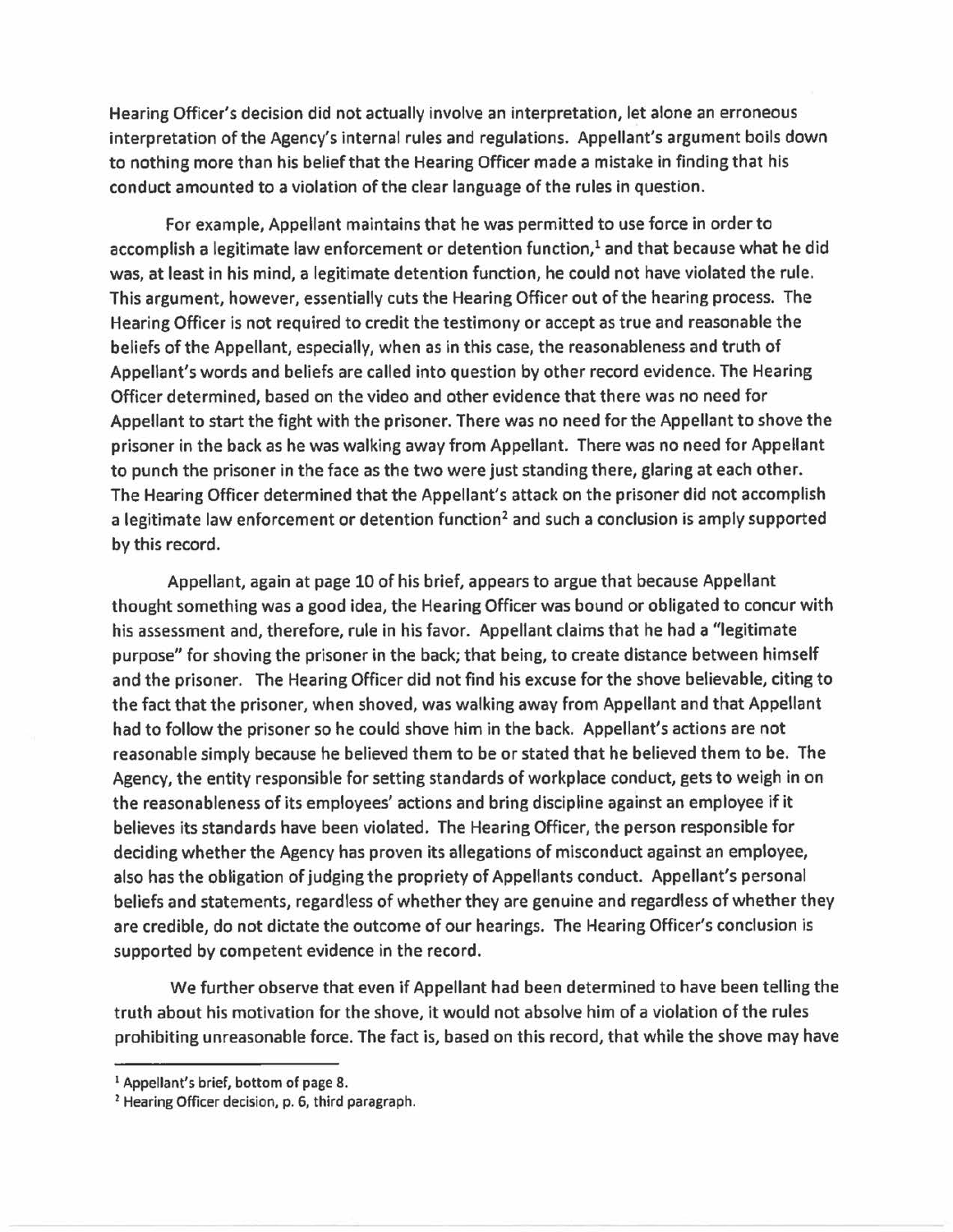created distance between Appellant and the prisoner, that same distance would have been created by the prisoner himself had he been allowed to continue to walk away from Appellant.<sup>3</sup> There was simply no reason for the Appellant to use any force at all in order to put distance between himself and the prisoner, when the prisoner was doing that very thing without the gentle coaxing of Appellant's shove to his back. Appellant's shove of the prisoner was totally unnecessary and, therefore, unreasonable.

Appellant, at page 12 of his brief, alleges that the Hearing Officer ignored the testimony of the inmate, Appellant and one of Appellant's witnesses, Deputy Sheldon Marr. The Hearing Officer's decision does not demonstrate that she ignored the testimony of these witnesses, only that she was not persuaded by their testimony.

We also do not believe, as alleged by Appellant, that the Hearing Officer erred by finding that Appellant violated Career Service Rule 16-60A, which is a prohibition against neglectful performance of one's duties. The Hearing Officer correctly determined that one of Appellant's duties is the care of inmates. The Hearing Officer deemed Appellant's attack on the inmate as antithetical to that duty. We believe this amounts to a correct interpretation of pertinent rules and that this conclusion is supported by competent evidence in the record.

Appellant claims the Hearing Officer's finding is not logical because it allows inmates to be disruptive and Appellant's actions amounted nothing more than his handling of a disruptive inmate. Appellant's argument fails if for no other reason than the disruption which the inmate initially caused by using the telephone and which Appellant claims he needed to quell had ceased by the time he decided to attack the inmate. At the time Appellant decided to shove the inmate from behind, the inmate was no longer being disruptive - and the further disruption that ensued was a direct result of Appellant choosing to attack the prisoner. The Hearing Officer's decision does not permit, as alleged by Appellant, the inmates to "run the roost,"4 nor does it discourage any deputy from the use of reasonable force when necessary to protect himself or others. Appellant's unwarranted hyperbole concerning the dire consequences of deputies laying fingers on inmates<sup>5</sup> does not persuade us to overturn the Hearing Officer's decision.

Appellant next argues that the Hearing Officer erred in determining that discharge was an appropriate penalty for Appellant's use of inappropriate force. We disagree.

First, we do not believe that the Civilian Review Administrator (CRA), the person responsible for issuing Sheriff discipline, misinterpreted any aspect of the Agency's Disciplinary Matrix when imposing the penalty in his case. The Hearing Officer, in evaluating the CRA's matrix analysis, found it to be not only reasonable, but also factually supported.

<sup>&</sup>lt;sup>3</sup> And had Appellant not intentionally closed the distance between the two by following the prisoner, there would have been no need for Appellant to implement the shove to create more distance between them.<br><sup>4</sup> Appellant's brief, p. 14.

 $5$  Id.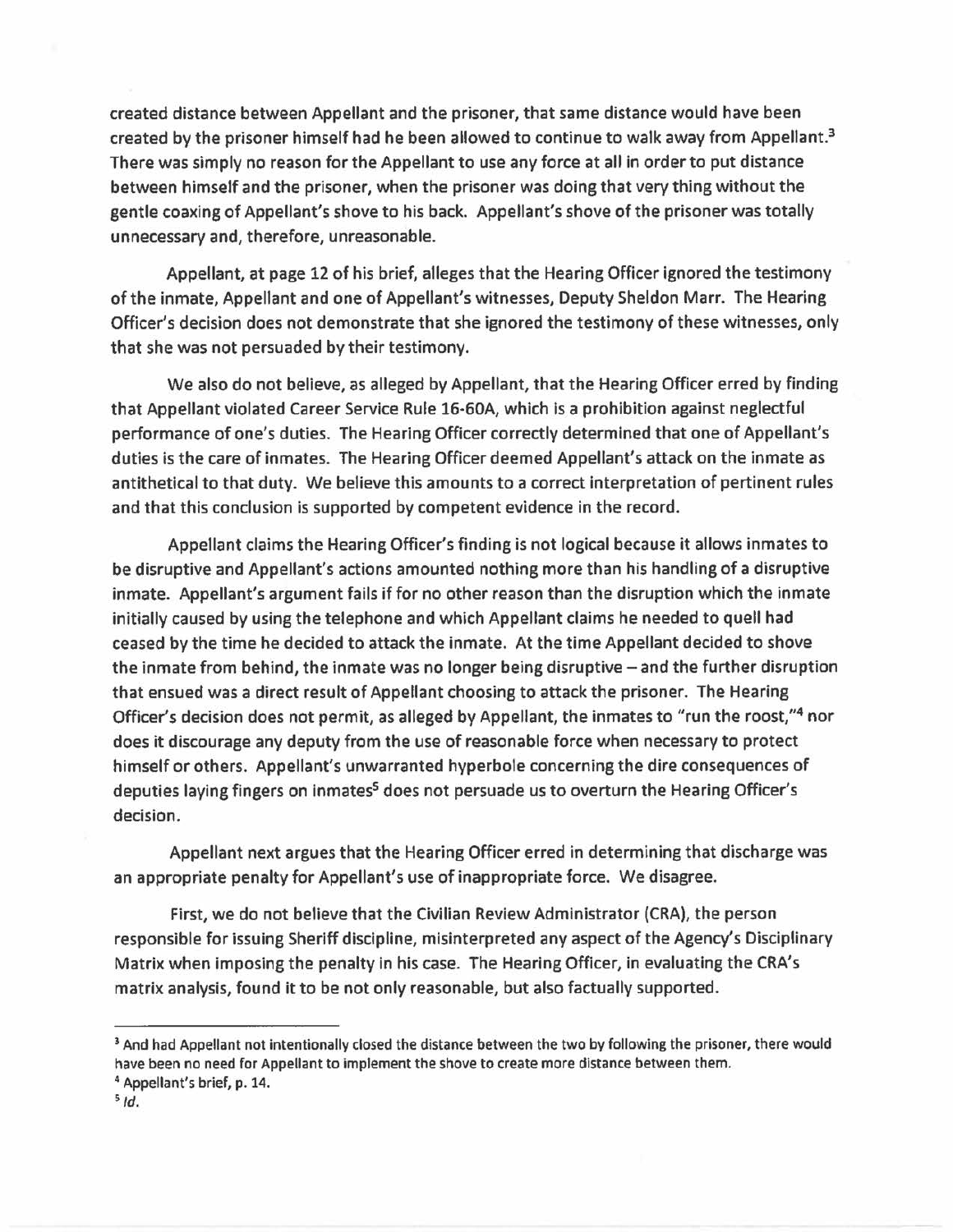In addition, the Hearing Officer further determined that regardless of the Matrix, the penalty issued in this case was consistent with Career Service Rules. We agree. Appellant's misconduct was extremely serious. Appellant's misconduct also demonstrated that he was unlikely to be able to reform. Discharge, under the circumstances of this case, was an option available to a reasonable administrator and neither the Hearing Officer nor the Agency erred by taking advantage of and affirming the use of this option.

Appellant claims that the punishment of discharge was too severe for the acts of misconduct allegedly proven. In support of this claim, Appellant points us to three of our previous decisions<sup>6</sup> where we affirmed or imposed penalties less than discharge for misconduct similar to that committed by Appellant in this case. One case, however, is conspicuously absent from this list, that being case no. 39-14A, an appeal brought by our Appellant, Monwell Fuller. In Appellant's first case, he was found to have initiated an attack on a prisoner which included choking that prisoner for eight seconds. For that act of misconduct, Appellant received a tenday suspension. So Appellant comes to us today not as a first-time offender, but rather as a repeat offender; someone who has already engaged in acts of inappropriate force, and someone who has demonstrated as a result of his repeat offending, that he did not get the message or that he did not care about the message. Appellant's misconduct in this case is materially different from the three cases cited by Appellant in his brief because it is repeat misconduct. The Agency is not required to wait for Appellant to unleash a third strike against an inmate before he can be called out.<sup>7</sup>

The Hearing Officer's decision is AFFIRMED.

SO ORDERED by the Board on February 16, 2017, and documented this 16th day of March, 2017.

BY THE BOARD:

 $\overline{\mathcal{A}^{\mu}}$ 

Co-Chair

<sup>6</sup> Appeals of: Thomas Ford, No. 48-14A; Ned St. Germain, No. 24-14A; and Darrell Jordan, No. 30-14A. <sup>7</sup> We do not believe the upholding of Appellant's discharge sends any mixed or inappropriate message to any other deputy as alleged by Appellant at page 16 of his brief. First, because this is Deputy Fuller's second time being disciplined for inappropriate force, It is no way inconsistent with other discipline issued to first time offenders. Deputy Fuller's punishment for his first use of inappropriate force was directly in line with discipline received by other deputies for their first offenses. If the message sent by this decision is that the Agency and/or this Board will not tolerate repeat acts of misconduct involving the use of inappropriate, and that message is received by all involved, then we believe such a precedent will work for the betterment of the Agency's ability to serve the public.